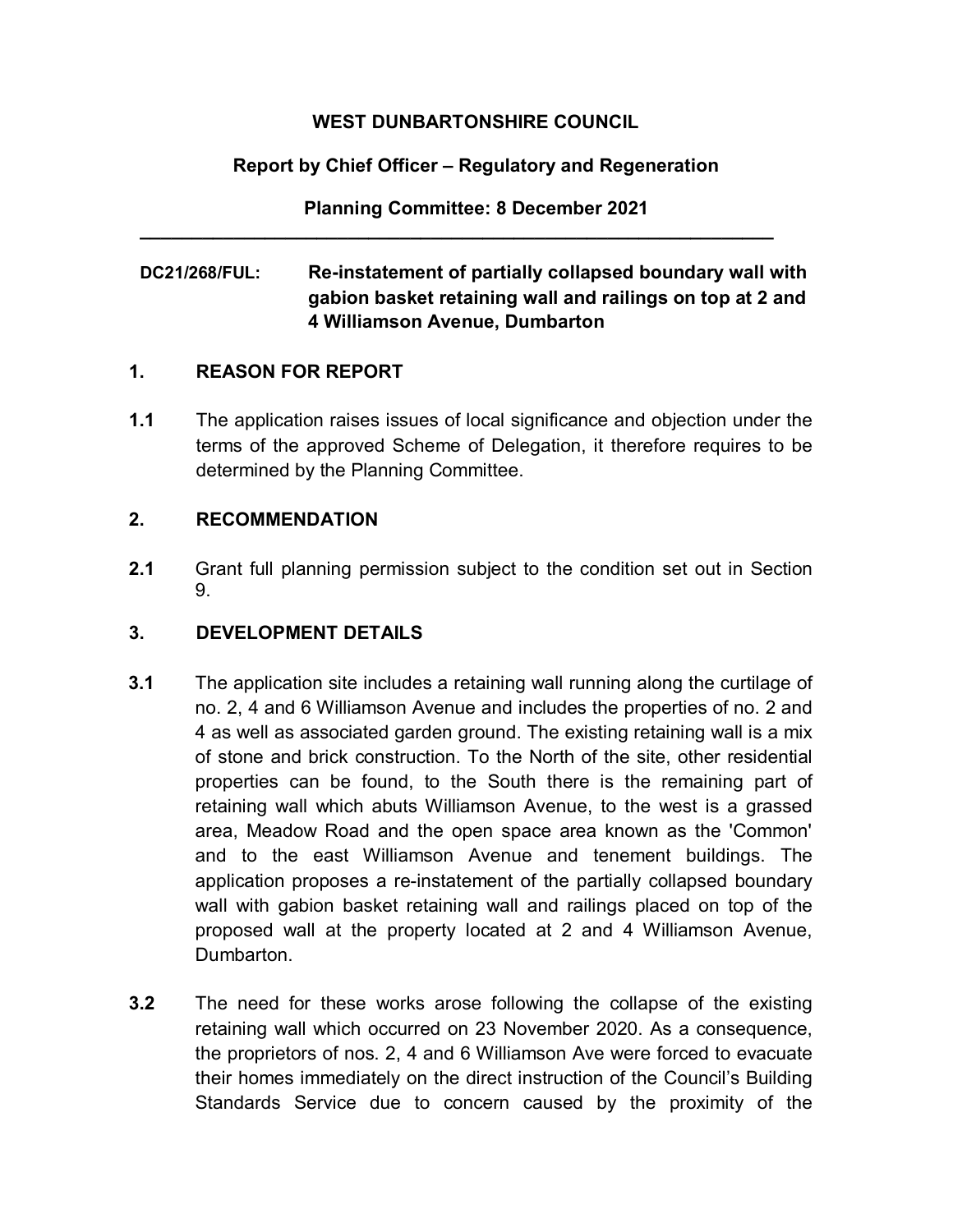aforementioned properties to the collapsed wall and the potential for further slippage. The Supporting Statement submitted with the application, indicates that the occupants of no. 6 have since returned to their home, while the proprietors of nos. 2 and 4 remain in temporary alternative accommodation.

- **3.3** The planned works will consist of the following:
	- New gabion basket retention built off ground level to the west face of the collapsed boundary wall (designed by structural engineer) to form permanent retention, projecting 2m from the existing retaining wall. It would measure 45m in length, 2m in height at the northernmost point and 2.4m in height at the southernmost point, in both cases to the height of the existing wall (all measurement approximate);
	- New railing of approximately 1.1m in height to be installed at the top of the boundary wall reinstatement.

# **4. CONSULTATIONS**

**4.1** None.

# **5. REPRESENTATIONS**

- **5.1** Four objections have been received in response to the application. The main grounds of objection are summarised below:
	- The proposed works are incomplete and could jeopardise the road, the flats and the repair itself;
	- The proposed plans are only adequate for a portion of the wall and would not protect the structure of the road within Williamson Avenue; instead, the plans should consider the entirety of the wall and not take the piecemeal approach which will further degrade the integrity of the remaining structure;
	- Concern over ground disturbance and vibration as a result of the proposal leading to further failure of the remaining wall, affecting the adjacent private garden ground, public path and the road at the southern part of Williamson Ave and Meadow Road below it;
	- Concern as a section of the wall not covered by the application partially failed ca. 2018, which was followed by the issuing of Dangerous Building Notice by the Council's Building Standards Service at the time; since then no repairs have been undertaken;
	- Ongoing displacement of residents of the affected properties, risk to the remaining properties and their inhabitants at the southern end of Williamson Ave;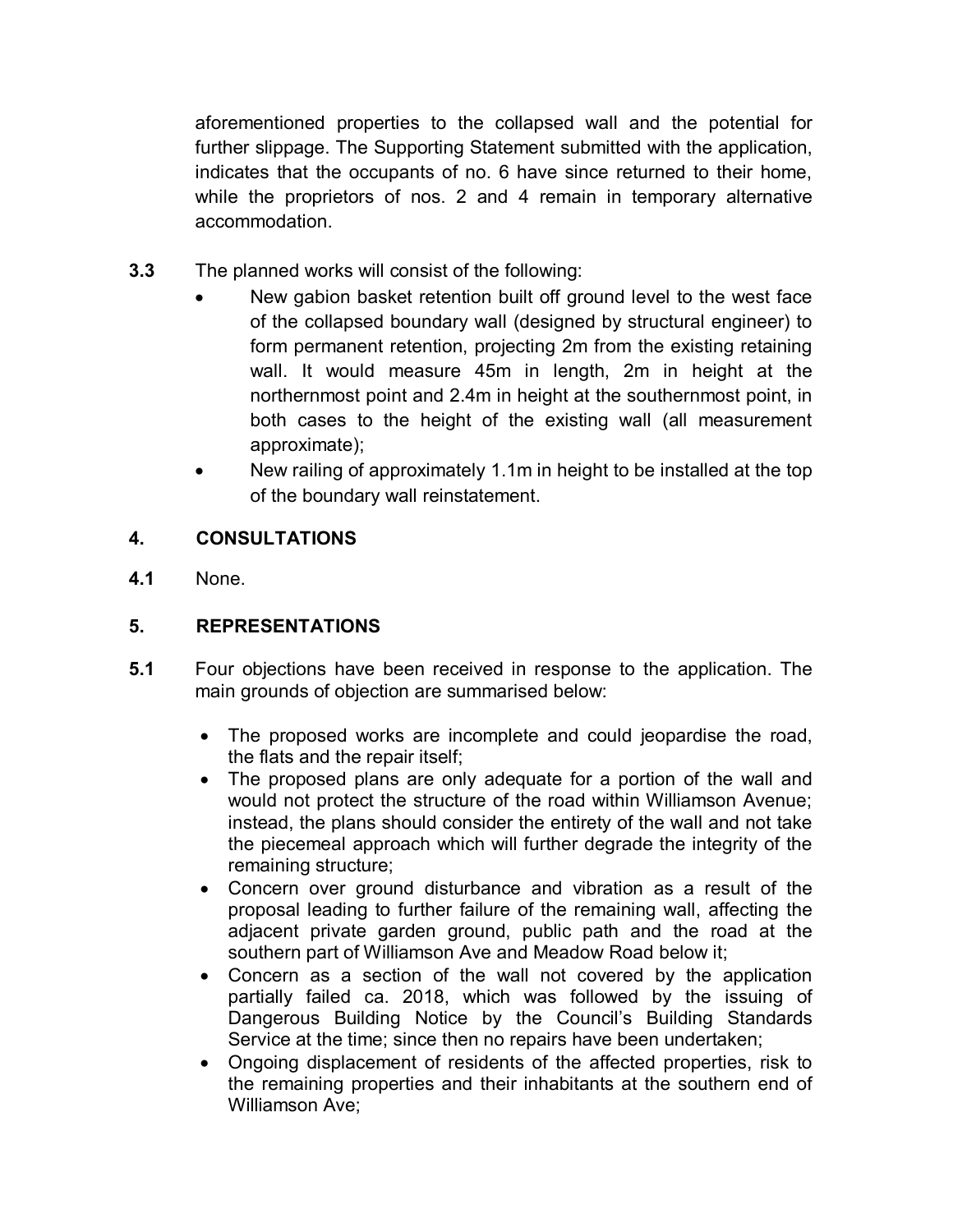• Objection to the use of gabion baskets due to concern over their visual impact and being not in keeping with the streetscape and creating a prominent negative visual impact on the adjacent area of open space.

## **6. ASSESSMENT AGAINST THE DEVELOPMENT PLAN**

#### West Dunbartonshire Adopted Local Plan 2010

- **6.1** Policy H5 seeks to protect, preserve and enhance the residential character and amenity of existing residential areas at all times. The proposal should be considered against the criteria of the need to reflect the character of the surrounding area in terms of scale, density, design and materials as well as the requirement to avoid overdevelopment which would have an adverse effect on local amenity, access and parking or would be out of scale with surrounding buildings.
- **6.2** The proposal complies with the policies of the adopted local plan and is assessed fully in Section 7 below.

### **7. ASSESSMENT AGAINST MATERIAL CONSIDERATIONS**

West Dunbartonshire Local Development Plan (LDP1) Proposed Plan

- **7.1** On 27 April 2016, the Planning Committee took a final decision not to accept the Local Development Plan Examination Report recommended modification in respect of including the Duntiglennan Fields site in Clydebank as a housing development opportunity, and therefore, as a result of the Scottish Ministers' Direction, the Local Development Plan has remained unadopted but continues to be a material consideration in the determination of planning applications.
- **7.2**Policy BC4 seeks to protect, preserve and enhance the residential character and amenity of existing residential areas.

The proposed development is assessed against the LDP1 Proposed Plan in Section 7 below.

### West Dunbartonshire Local Development Plan (LDP2) Proposed Plan

**7.3** The modified Plan and associated documents was approved by the Council on 19 August 2020. The Council has advised the Scottish Ministers of its intention to adopt the Plan. On 18<sup>th</sup> December 2020, the Scottish Ministers issued a Direction in relation to the housing land chapter of the Plan. None of the policies considered in the determination of these applications is affected by the Direction. Therefore, Local Development Plan 2 is the Council's most up to date policy position and is afforded significant weight in the assessment and determination of planning applications.

.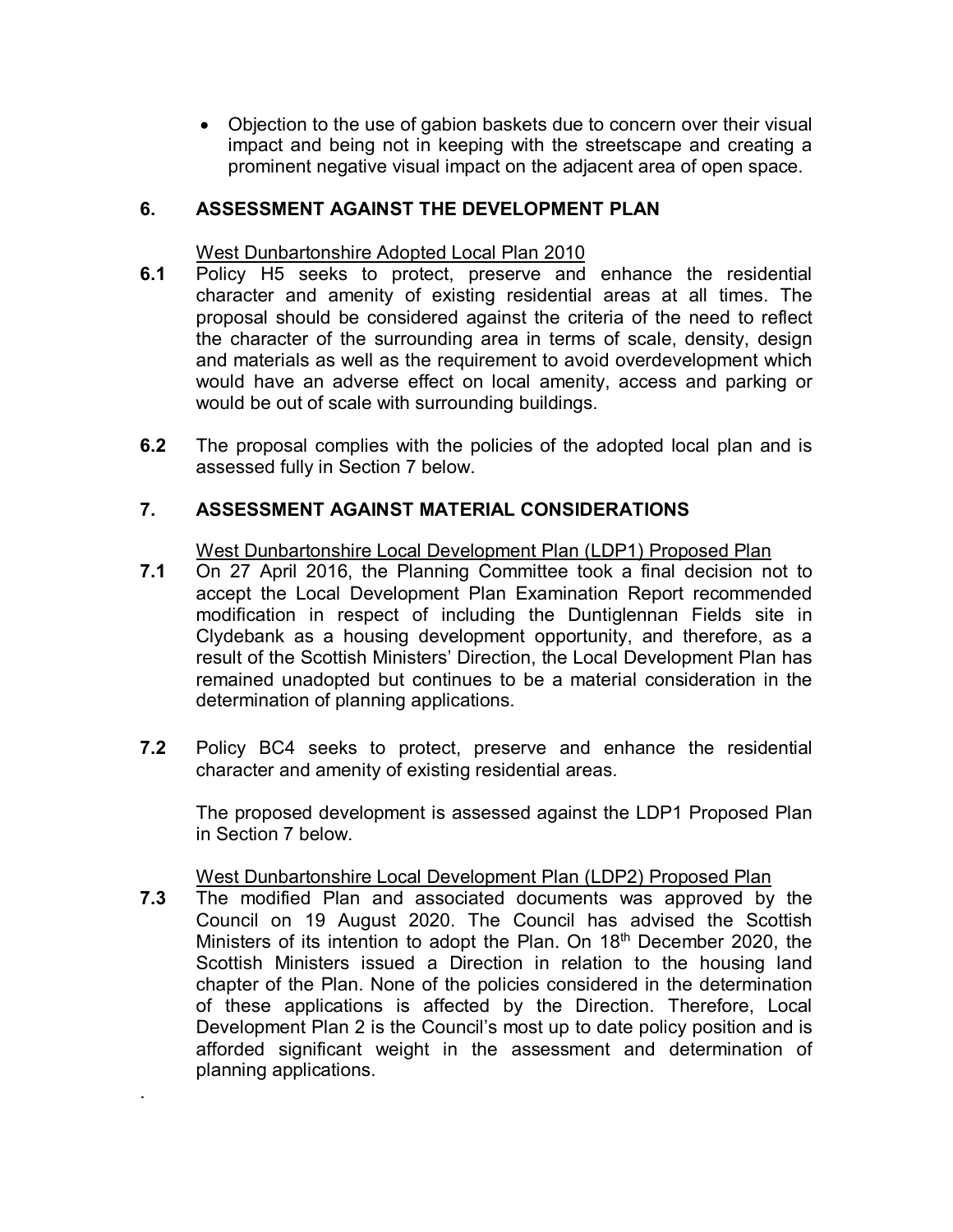**7.4** Policy H4 seeks to protect, preserve and enhance the residential character and amenity of existing residential areas which reflects the requirements of Policy H5 of the Adopted Plan and Policy BC4 of the Proposed Plan.

# Principle of Development

**7.5** The proposed re-instatement of the partially collapsed boundary wall with gabion basket retaining wall and railings placed on top of the proposed wall is considered to be acceptable. The proposed development will address the structural and visual results of the November 2020 collapse and provide the works required by Council's Building Standards Service. It will also enable the return of the inhabitants of the above properties to their respective homes and bring the residential properties affected back into use. It is also noted that the proposal will not result in any limitations on access to the adjacent footpaths and roads, thus limiting the residential amenity impact. The principle of the development is therefore considered to be acceptable.

### Dangerous Wall

- **7.6** Following the collapse of the wall in November 2020 the Council's Building Standards service issued a Dangerous Building Notice under Sections 29 & 30 of the Building (Scotland) Act 2003 confirming that the properties (no. 2 and 4) are unsafe, could not be occupied, and requiring the proprietors to repair and reinstate retaining wall between garden of No.2 and No.4 Williamson Avenue, Dumbarton and provide structural shoring to area of collapse to avoid possible movement to surrounding ground. To comply with the terms of the Dangerous Building Notice, the proprietors of the application property instructed emergency repair works comprising of the formation of a temporary access road and hardstanding to enable the delivery of plant and materials, and further the supply and spreading of type 1 hardcore laid and compacted to create an 'angle of safe repose' to prevent further slippage. The temporary works were supervised by an independent engineer.
- **7.7** Due to the proximity of adjacent properties and the need to prevent further slippage during reinstatement, following the required topographical survey, drainage survey and ground investigation it became apparent to the applicant's structural engineers that it would not be possible to reinstate the wall to the boundary line as it was prior to the collapse. Instead, any remedial solution would involve encroachment onto the 'Common' by at least 2m. The supporting statement indicates that proposed solution of gabion baskets will minimise the extent of temporary support required in the form of vibration driven sheet piling, which, given the proximity of the adjacent properties, may structurally affect the existing house foundations of nos. 2 and 4 Williamson Ave. Further support is offered by the remaining part of the affected wall.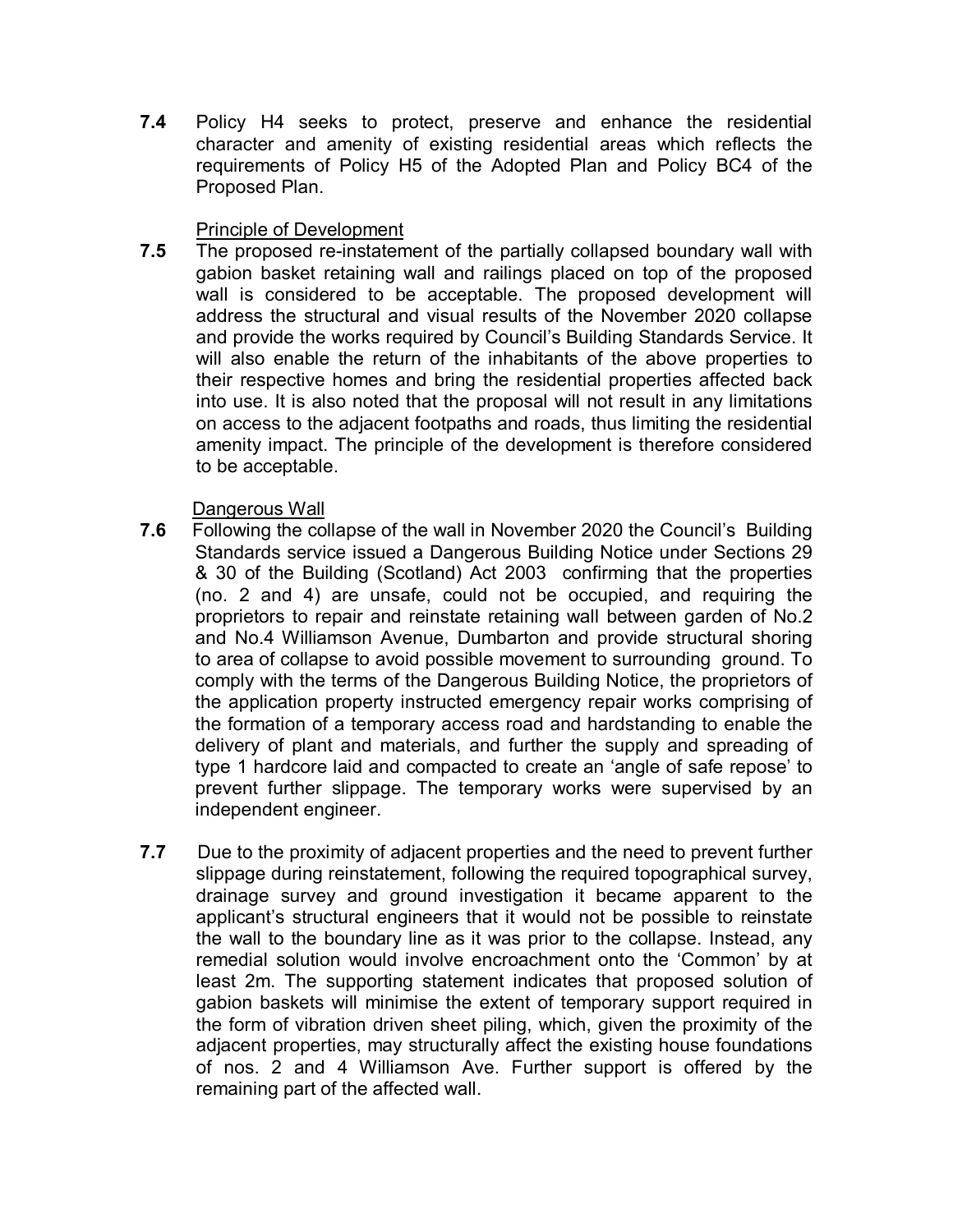Design and Visual Impact

- **7.8** The proposed gabion baskets are functional in character and their shape and finish is dictated by the engineering considerations resulting from the collapse of the wall they will be replacing. The proposed railing to be placed on top of it is also of predominantly functional character and it is reflective of the existing arrangement where a very similar railing can be found at the top of the existing wall. As stated in the Supporting Statement, alternative methods of repair of the structure could potentially lead to further damage to the wall and more importantly affect the structural stability of the adjacent residential properties, already deemed to be unsafe for habitation. The existing retaining wall is a mix of stone and brick and whilst it would be preferable to replace the collapsed wall with a new stone wall, this is not realistic given the comments of the structural engineer, cost and availability of similar stone. The proposal is considered to be less favourable visually than for example a stone wall which may relate better to the existing streetscape, however the immediate need is to secure the structural integrity of the remaining retaining wall and the need to protect the adjacent properties as well as the human impact on the residents of nos. 2 and 4.
- **7.9** Objectors have raised concerns that the visual impact of the structure on the streetscape will be negative and will not fit with its surroundings, particularly when viewing the site from the area known as the 'Common' looking east. It is noted that the finish of the proposal differs to that of the wall which collapsed, however the retaining wall along its entirety has different finishes – stone, brick and precast concrete. Although the construction of gabion baskets differ from what is presently or previously there, it is considered to be acceptable treatment in the overall context of the area and complies with Policy H4 of LDP 2 Proposed Plan 2. The applicant has agreed to provide landscaping to reduce visual impact and a planning condition requiring the submission of detail of soft landscaping is recommended. It is considered that the evidence provided with the application confirms that alternative options have been carefully considered and are not viable under the current circumstances.
- **7.10** Concerns over the structural soundness of the proposal and its impact on the site, the adjacent properties and nearby roads and footpaths as well as the historic collapse of the adjacent part of the wall are noted and have been considered by the applicant in the Supporting Statement provided with the application. Matters to do with the engineering aspects of the proposal will be considered by the Council's Building Standards Service as well as historic enactment of building controls.
- **7.11** The ongoing displacement of residents of the affected properties, while not a strict planning matter, is deemed to be a consideration. Noting the